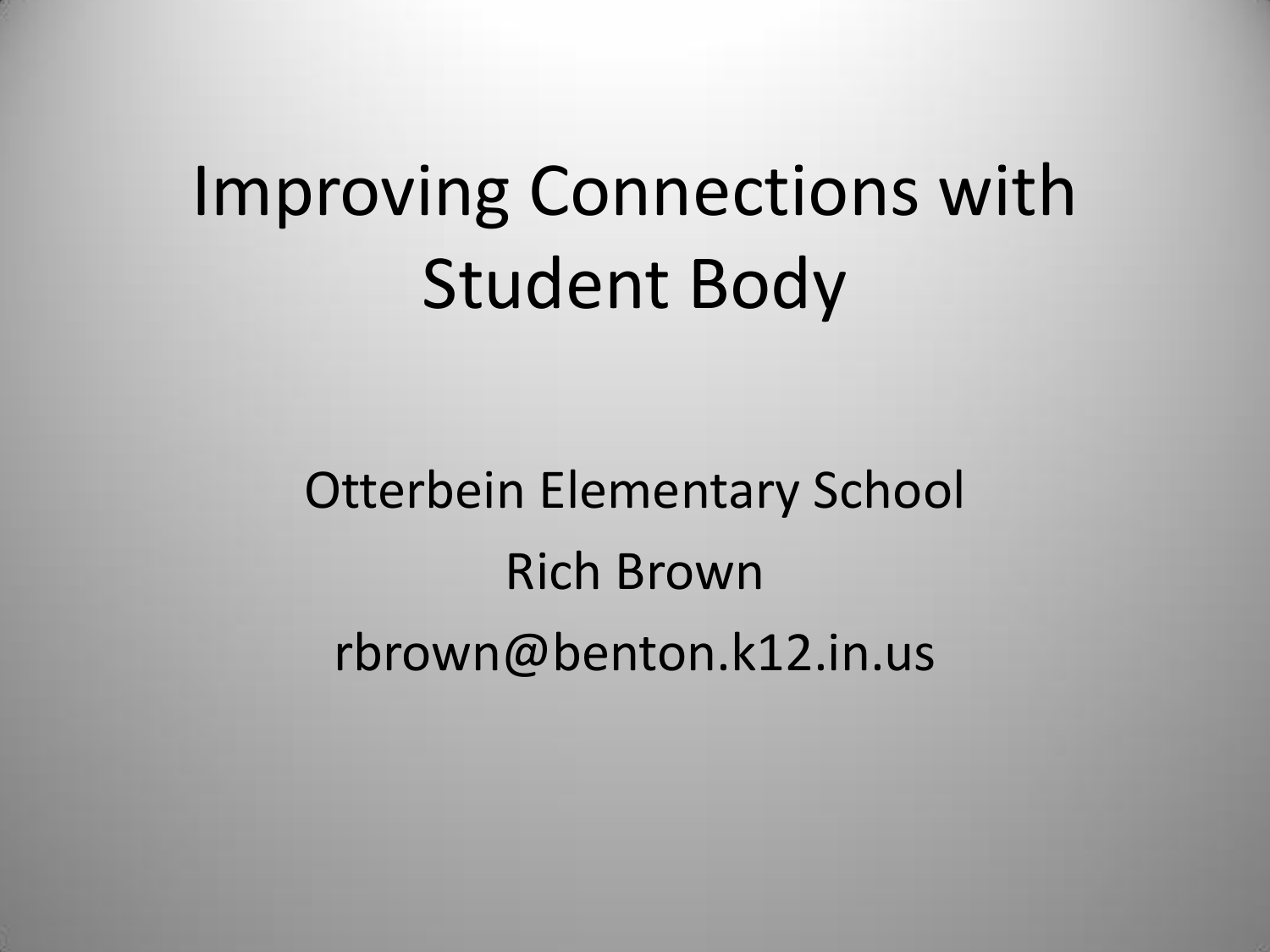### Background Leading to this Inquiry

Over six years of leading Otterbein Elementary School, I have come to believe student achievement rises and student discipline problems decline if students feel more connected with classroom teachers and other adults in the building.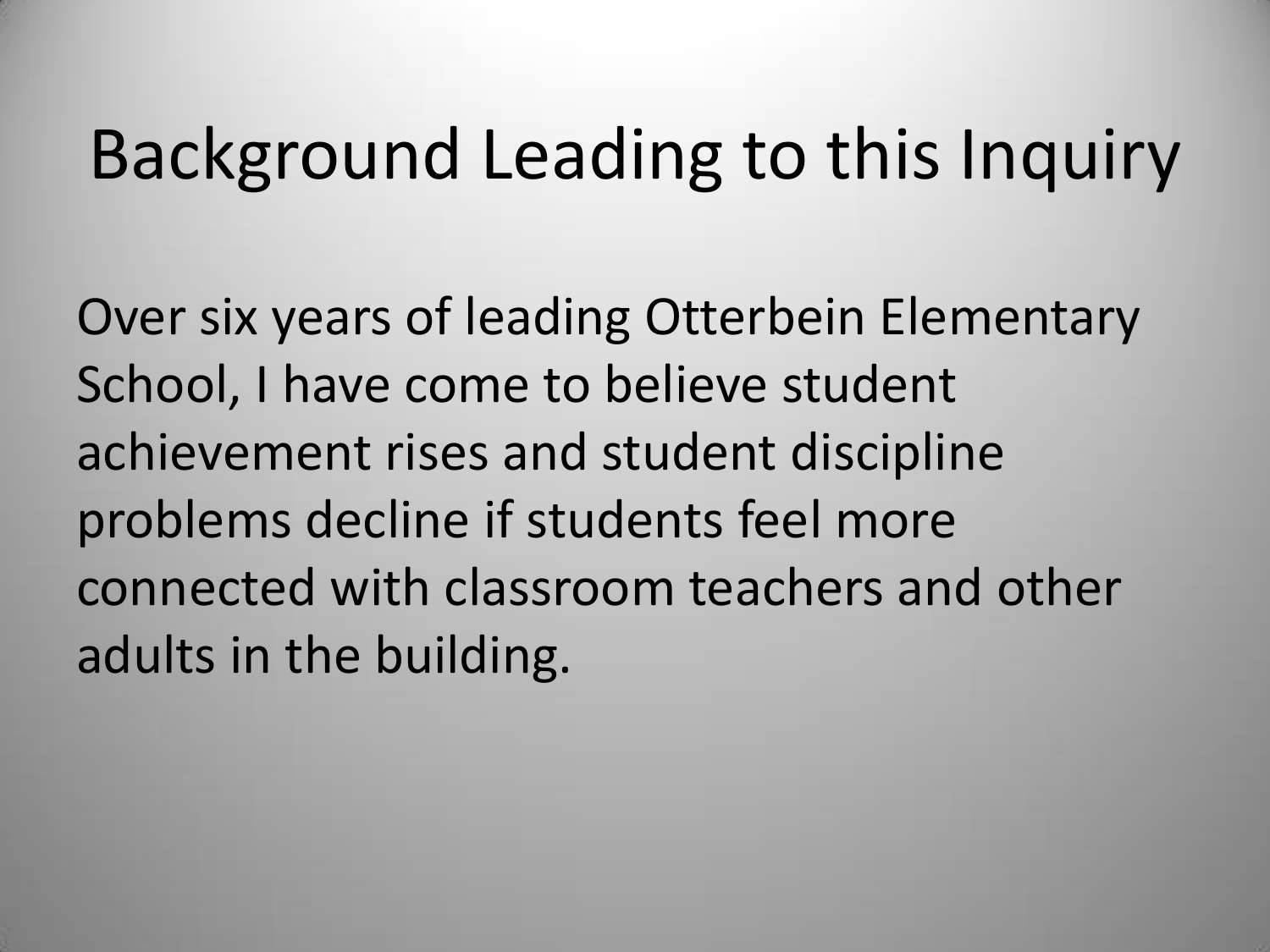# Purpose of This Inquiry

The purpose of my inquiry is to gauge my ability to connect with students and see where it can improve. This will proceed to PD for teachers to better connect with students in year two.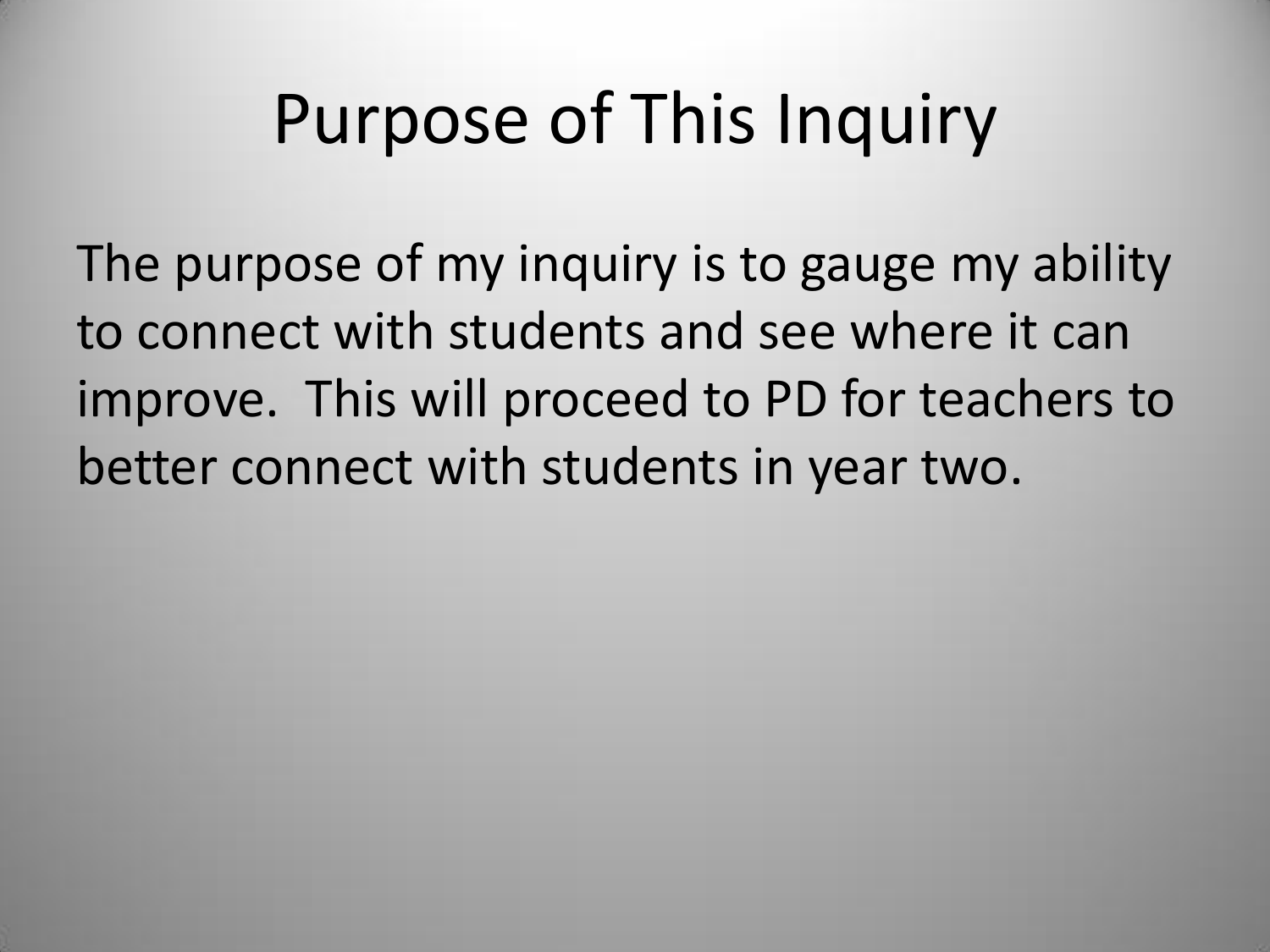### My Wondering

### With this purpose, I wondered, how can I improve my abilities to connect with students?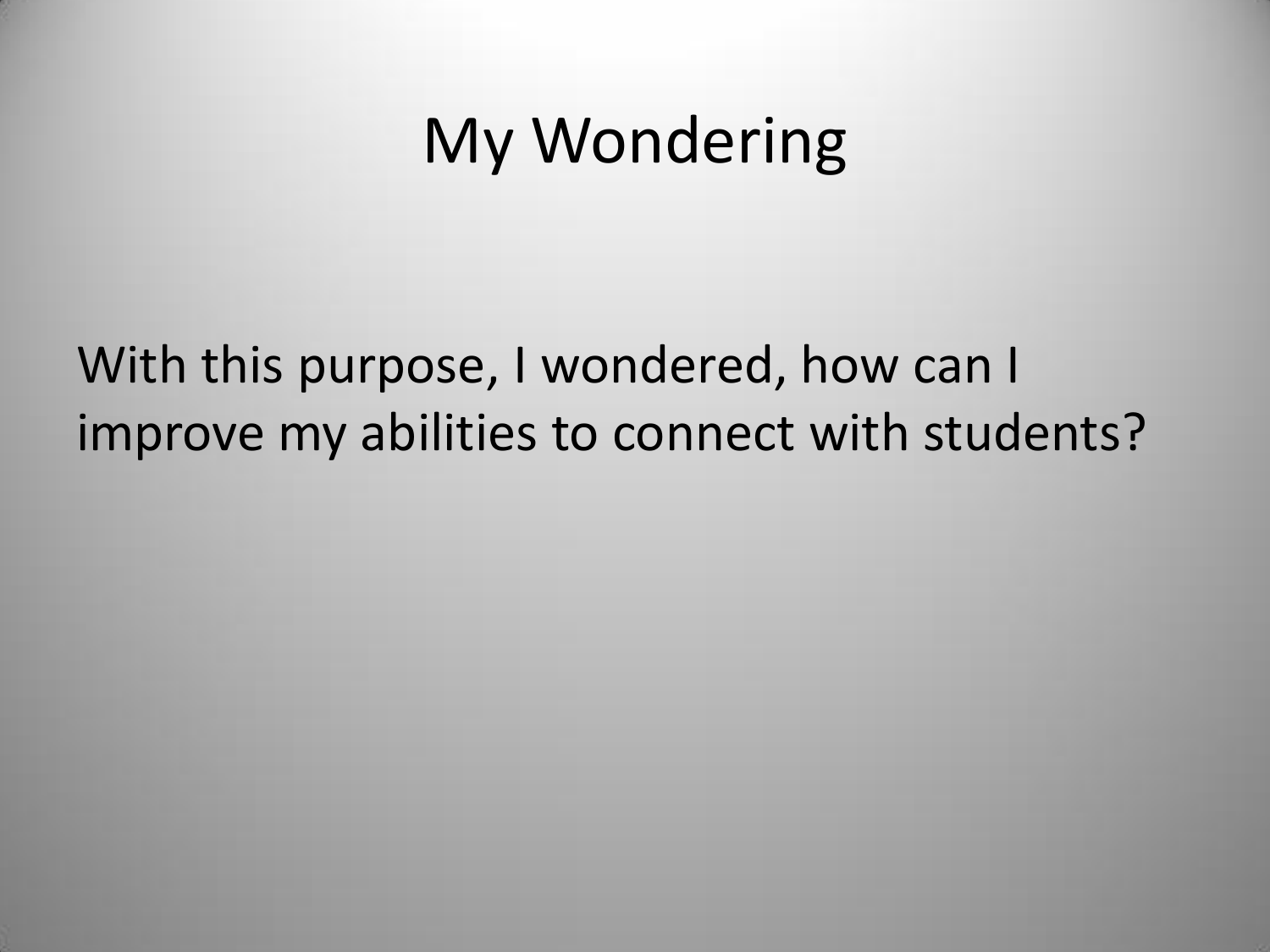# My Actions

- Birthday Pencil, drive-bys
- Last calls
- Lunch presence
	- All K 3 lunches
	- Random 4 6 lunches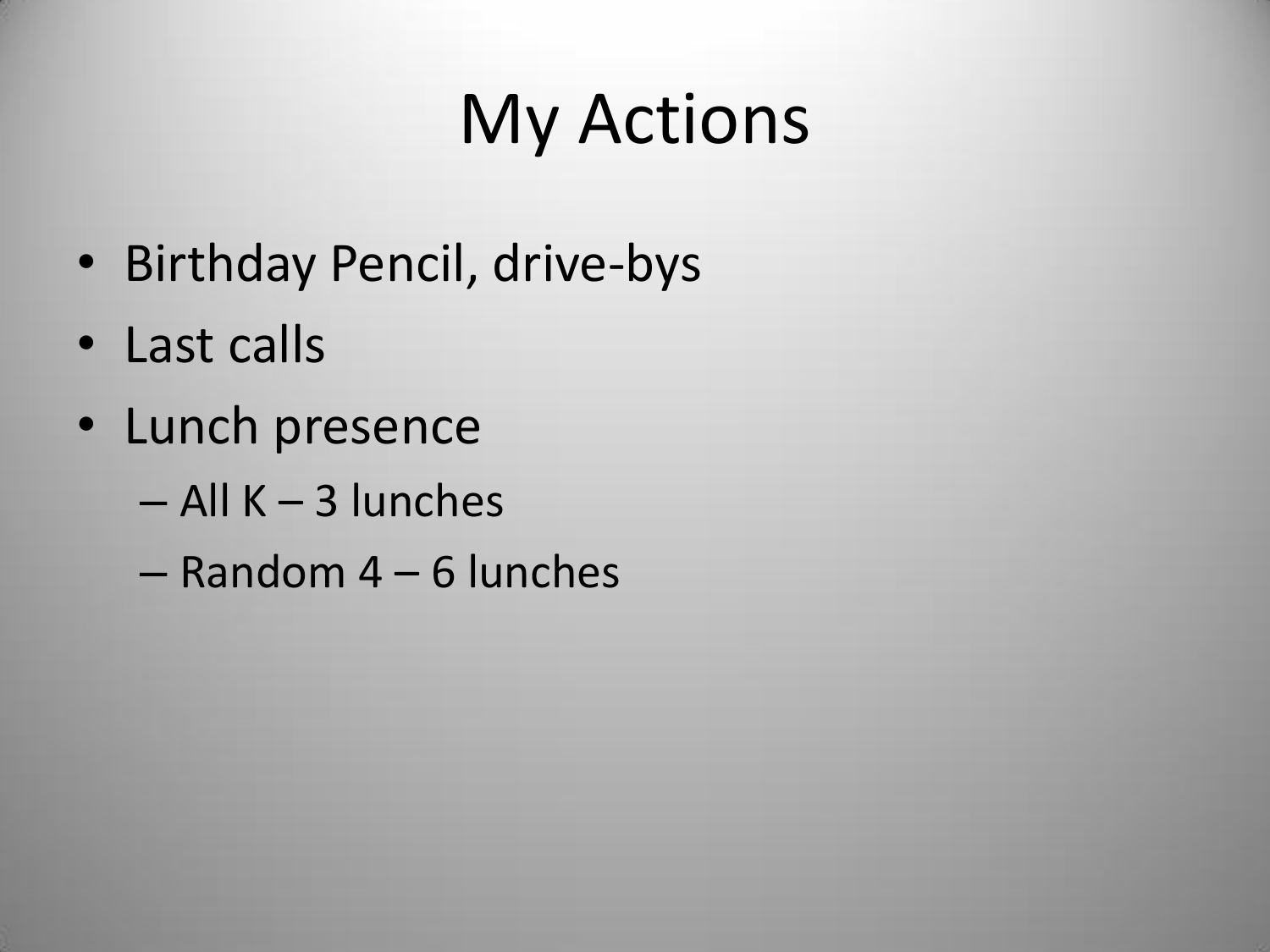### Data Collection

A pretest survey was given to students in January. A posttest survey was conducted in March.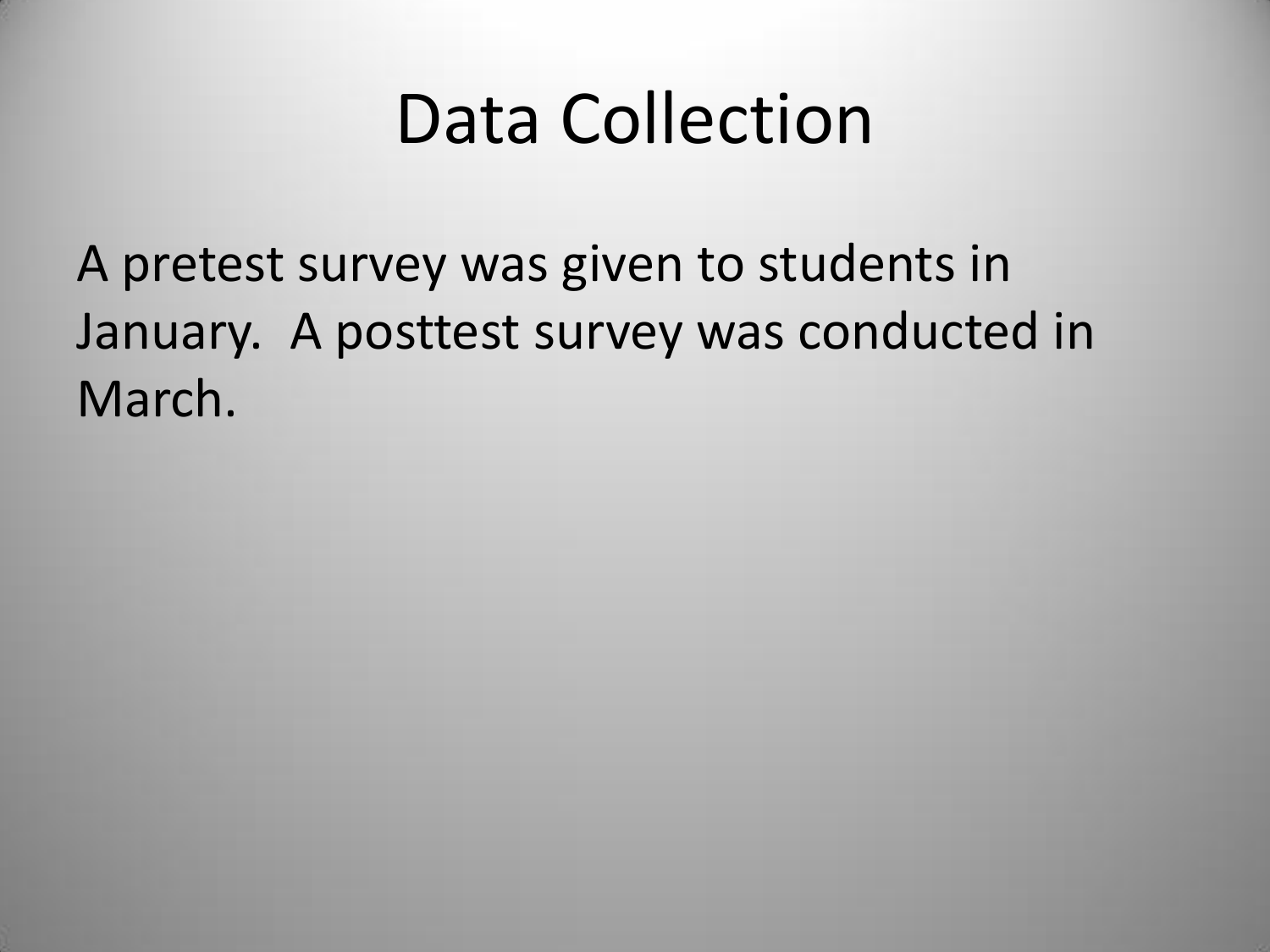# Pre/Post Survey Data

**The following six questions/statements were posed in a gradient scale for students in grades 1 – 6. Reponses are averaged.**

**1. On a scale of 1 to 5, do you think Mr. Brown cares about you as a person? 2. I feel like Mr. Brown tries to talk with the students.**

**3. Mr. Brown listens to students.**

**4. Is Mr. Brown someone you feel you could easily talk to?**

**5. If you had a problem and needed help, do you think you could go to Mr. Brown? 6. Mr. Brown is visible in school.**

|    | <b>Pretest</b> | <b>Posttest</b> |
|----|----------------|-----------------|
|    | 1. 3.79        | 1. 4.49         |
|    | 1. 3.57        | 2.4.02          |
|    | 1. 3.64        | 3.4.71          |
|    | 1. 3.27        | 4. 4.07         |
| 1. | 3.21           | 5. 4.1          |
|    | 1. 3.5         | 6. 4.03         |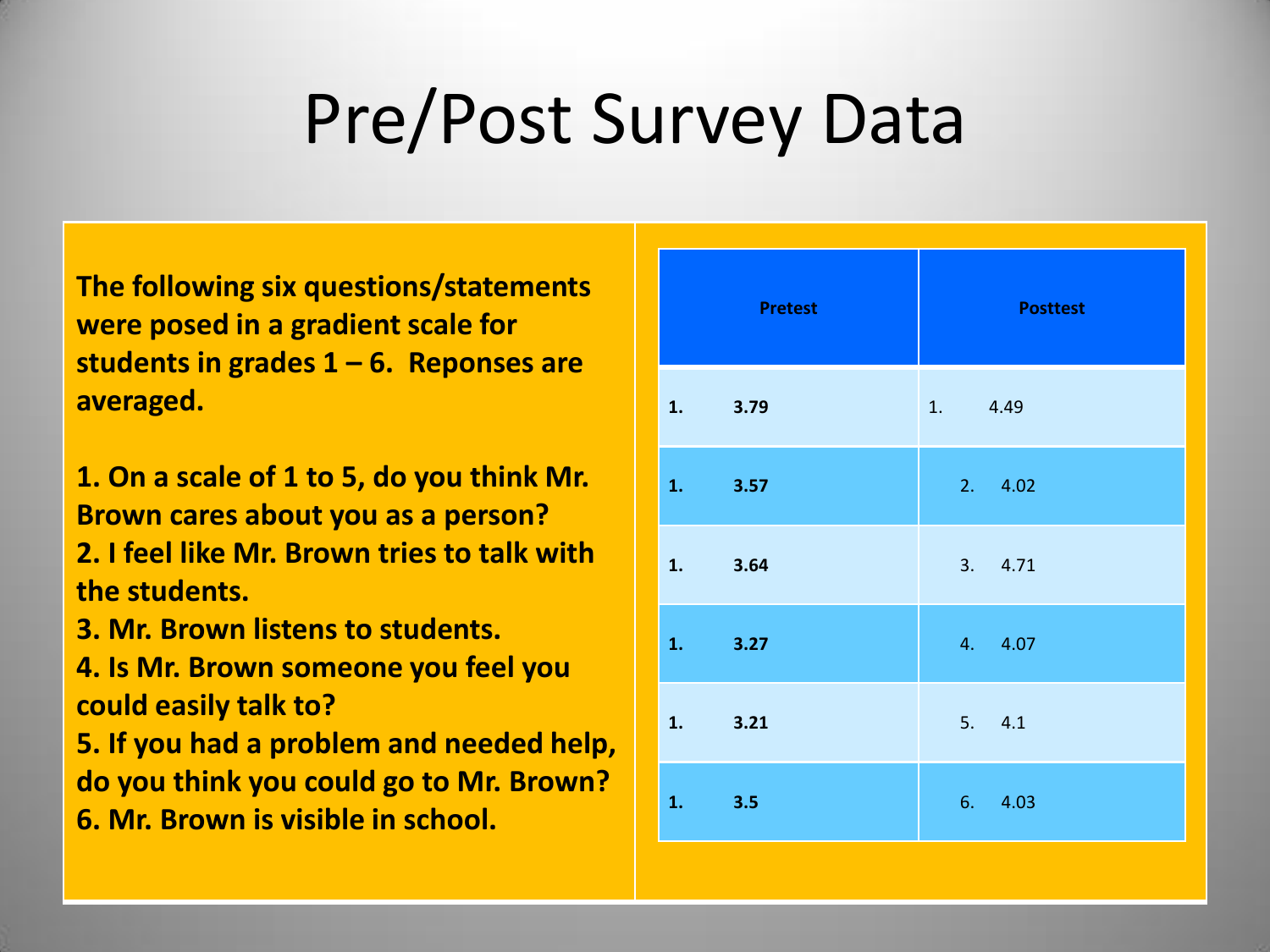# Tally Charts

|                   |          |                     |                    |             |                                                                                                                                                                                                                                                                                                                                             |                   |                     |                                    |                                                                                                                                                                                                                               |                                             | P                                                                                                                                                                                                                                                                                                                                                                |
|-------------------|----------|---------------------|--------------------|-------------|---------------------------------------------------------------------------------------------------------------------------------------------------------------------------------------------------------------------------------------------------------------------------------------------------------------------------------------------|-------------------|---------------------|------------------------------------|-------------------------------------------------------------------------------------------------------------------------------------------------------------------------------------------------------------------------------|---------------------------------------------|------------------------------------------------------------------------------------------------------------------------------------------------------------------------------------------------------------------------------------------------------------------------------------------------------------------------------------------------------------------|
| $422 - 94 - 4.49$ |          |                     |                    |             |                                                                                                                                                                                                                                                                                                                                             |                   |                     | Please answer the following questi |                                                                                                                                                                                                                               |                                             |                                                                                                                                                                                                                                                                                                                                                                  |
|                   |          |                     | 94 total           |             |                                                                                                                                                                                                                                                                                                                                             |                   |                     |                                    |                                                                                                                                                                                                                               |                                             |                                                                                                                                                                                                                                                                                                                                                                  |
| $\bullet$         | Post     |                     |                    |             |                                                                                                                                                                                                                                                                                                                                             | L.                | Pre                 |                                    | $\overline{3}$                                                                                                                                                                                                                | 4                                           | $\mathcal{S}$                                                                                                                                                                                                                                                                                                                                                    |
| 2'                |          | $\overline{a}$      | $\overline{3}$     | 4           | $\sqrt{\frac{2}{n}}$                                                                                                                                                                                                                                                                                                                        |                   |                     | $\mathcal{Z}$                      |                                                                                                                                                                                                                               | <b>HH-HH-THT-</b> HHIS TH-TH-               |                                                                                                                                                                                                                                                                                                                                                                  |
| 378 : 94 : 4.02   |          |                     | <b>TTH-THL 144</b> |             | 114 -14 - 14 11 - 111 - 111 - 111                                                                                                                                                                                                                                                                                                           | w.<br>$\Gamma$    | щ                   | $H + 4$                            | THE THE TIME                                                                                                                                                                                                                  | THE THE T                                   | $H + H$                                                                                                                                                                                                                                                                                                                                                          |
|                   |          | $\overline{1}$      | $H$ $H$ $H$ $H$    | $111 \t132$ | 7791 7774 7777 7778 175                                                                                                                                                                                                                                                                                                                     | ×                 |                     | 14                                 | $Hff-Hff$<br>75                                                                                                                                                                                                               | 108                                         | 165                                                                                                                                                                                                                                                                                                                                                              |
|                   |          |                     |                    |             |                                                                                                                                                                                                                                                                                                                                             | $356:94-3.79$     | 4                   |                                    |                                                                                                                                                                                                                               |                                             |                                                                                                                                                                                                                                                                                                                                                                  |
| 3:1               |          | mi<br>$\mathcal{L}$ | $+44+1$<br>18      |             | <b>THE THE THE THE THE THE THE THE</b><br>114 76 7717 7717 774 774 775                                                                                                                                                                                                                                                                      |                   |                     | <b>THIL IFI</b>                    | THE THE THE                                                                                                                                                                                                                   |                                             | HIEHHAH THE THE THE THEFT                                                                                                                                                                                                                                                                                                                                        |
| 443-942471        |          |                     |                    |             | THE THE THE ILL 340                                                                                                                                                                                                                                                                                                                         | $\alpha$          | $11 - 1111$         |                                    | $H + H + 1$                                                                                                                                                                                                                   | THE LHT                                     | ln 1                                                                                                                                                                                                                                                                                                                                                             |
|                   |          |                     |                    |             |                                                                                                                                                                                                                                                                                                                                             | $336 - 94 = 3.57$ | $\eta$              | 16                                 | 78                                                                                                                                                                                                                            | 120                                         | 116                                                                                                                                                                                                                                                                                                                                                              |
| 4211              |          | 111                 | $T T + T T + 11$   |             | THE THE THE THE THE THE                                                                                                                                                                                                                                                                                                                     |                   |                     |                                    |                                                                                                                                                                                                                               |                                             |                                                                                                                                                                                                                                                                                                                                                                  |
|                   |          |                     |                    | $HH$ $HH$   | <b>ITT- THLTHI-THE</b>                                                                                                                                                                                                                                                                                                                      | $\overline{3}$    | $H_{1+}$ m          | $HH$ $Rl$                          | $t$ + $t$ + $t$ + $t$ + $t$ + $t$ + $t$ + $t$ + $t$ + $t$ + $t$ + $t$ + $t$ + $t$ + $t$ + $t$ + $t$ + $t$ + $t$ + $t$ + $t$ + $t$ + $t$ + $t$ + $t$ + $t$ + $t$ + $t$ + $t$ + $t$ + $t$ + $t$ + $t$ + $t$ + $t$ + $t$ + $t$ + |                                             | 1111-114 114 MAL 441-114 114                                                                                                                                                                                                                                                                                                                                     |
| $383.794 = 4.07$  | 3        | $\overline{u}$      | 39                 | 100         | $TR + 11$ 235                                                                                                                                                                                                                                                                                                                               |                   | 314                 |                                    | HH IL                                                                                                                                                                                                                         | $1 + m + 1$                                 | $\frac{1}{1111} + \frac{111}{111} + \frac{1}{111} + \frac{1}{111} + \frac{1}{111} + \frac{1}{111} + \frac{1}{111} + \frac{1}{111} + \frac{1}{111} + \frac{1}{111} + \frac{1}{111} + \frac{1}{111} + \frac{1}{111} + \frac{1}{111} + \frac{1}{111} + \frac{1}{111} + \frac{1}{111} + \frac{1}{111} + \frac{1}{111} + \frac{1}{111} + \frac{1}{111} + \frac{1}{11$ |
|                   |          |                     |                    |             |                                                                                                                                                                                                                                                                                                                                             |                   | 342.44<br>10        | 16                                 | 57                                                                                                                                                                                                                            | 104                                         | 155                                                                                                                                                                                                                                                                                                                                                              |
| $5:11+1$          |          | 1141                | $m - t$ th - 1111  |             | $\frac{1}{1111}-\frac{1}{1111}-\frac{1}{1111}-\frac{1}{1111}+\frac{1}{1111}+\frac{1}{1111}+\frac{1}{1111}+\frac{1}{1111}+\frac{1}{1111}+\frac{1}{1111}+\frac{1}{1111}+\frac{1}{1111}+\frac{1}{1111}+\frac{1}{1111}+\frac{1}{1111}+\frac{1}{1111}+\frac{1}{1111}+\frac{1}{1111}+\frac{1}{1111}+\frac{1}{1111}+\frac{1}{1111}+\frac{1}{1111}$ |                   |                     |                                    |                                                                                                                                                                                                                               |                                             |                                                                                                                                                                                                                                                                                                                                                                  |
|                   | 6        | $\frac{6}{5}$       | 42                 |             | $HH + H + H + H + H +$                                                                                                                                                                                                                                                                                                                      | 4                 | $H + T + T + T + T$ | 111                                |                                                                                                                                                                                                                               |                                             | THE THE THE THE THE THE THE THE THE                                                                                                                                                                                                                                                                                                                              |
| $385 - 94 - 4.1$  |          |                     |                    | 104         | $111 + 225$                                                                                                                                                                                                                                                                                                                                 |                   |                     |                                    |                                                                                                                                                                                                                               | 111<br>72                                   | <b>744 111</b><br>140                                                                                                                                                                                                                                                                                                                                            |
|                   |          |                     |                    |             |                                                                                                                                                                                                                                                                                                                                             |                   | $301594=3.27$ 18    | 26                                 | 51                                                                                                                                                                                                                            |                                             |                                                                                                                                                                                                                                                                                                                                                                  |
| 6:11              |          | ш                   | <b>THH_THIT</b>    |             |                                                                                                                                                                                                                                                                                                                                             |                   |                     |                                    |                                                                                                                                                                                                                               |                                             | $HH$ $HH$                                                                                                                                                                                                                                                                                                                                                        |
|                   |          | $\mathcal{G}$       | Tip Till<br>be     | 116         | THE THE HE HE THE THE THE<br>195                                                                                                                                                                                                                                                                                                            | $5\overline{)}$   |                     | $4447$ $+117$ $+111$               | $+$ 1111-1111                                                                                                                                                                                                                 | THE UH - THE V HH                           | $H = HU - HU$                                                                                                                                                                                                                                                                                                                                                    |
| $379 - 94 - 468$  | $\omega$ |                     |                    |             |                                                                                                                                                                                                                                                                                                                                             |                   |                     | 报<br>19                            | 34                                                                                                                                                                                                                            | 68<br>36                                    | 146                                                                                                                                                                                                                                                                                                                                                              |
|                   |          |                     |                    |             |                                                                                                                                                                                                                                                                                                                                             | $302 - 94 - 3.21$ |                     |                                    |                                                                                                                                                                                                                               |                                             |                                                                                                                                                                                                                                                                                                                                                                  |
|                   |          |                     |                    |             |                                                                                                                                                                                                                                                                                                                                             |                   |                     |                                    |                                                                                                                                                                                                                               | <b>THIS THE I THE THE THE HILL TITTERAL</b> | THE THE THE THE                                                                                                                                                                                                                                                                                                                                                  |
|                   |          |                     |                    |             |                                                                                                                                                                                                                                                                                                                                             |                   | 6<br><b>THL III</b> |                                    |                                                                                                                                                                                                                               | the White Title                             | THE III                                                                                                                                                                                                                                                                                                                                                          |
|                   |          |                     |                    |             |                                                                                                                                                                                                                                                                                                                                             | 304.94-3.5        |                     | 9                                  | 22                                                                                                                                                                                                                            | 80<br>78                                    | 140                                                                                                                                                                                                                                                                                                                                                              |
| $\Box$            |          |                     |                    |             |                                                                                                                                                                                                                                                                                                                                             |                   |                     |                                    |                                                                                                                                                                                                                               |                                             |                                                                                                                                                                                                                                                                                                                                                                  |
|                   |          |                     |                    |             |                                                                                                                                                                                                                                                                                                                                             |                   |                     |                                    |                                                                                                                                                                                                                               |                                             |                                                                                                                                                                                                                                                                                                                                                                  |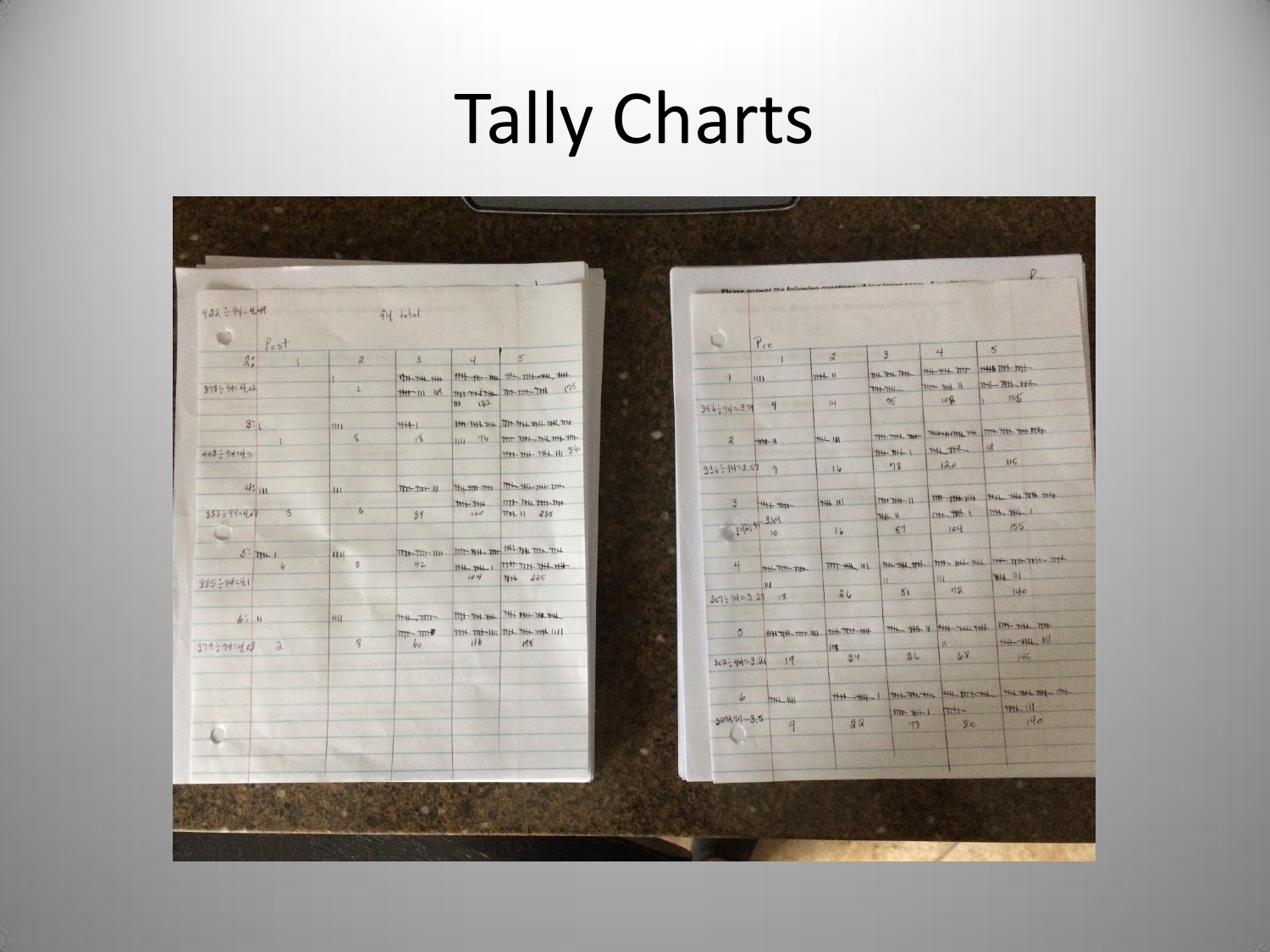# My Discoveries

- I am visible, but the students are interested in me being more visible in their classrooms. According to the posttest, 4.03/5 was the rating of my visibility as the principal. Students were asked for suggestions on how I improve as a principal. The most frequent response was to be in the classrooms more often and to stay longer while there.
- The principal is easy to speak to and makes effort to speak with students, but the students do not feel as confident to use the principal as a problem solver or confidant. According to the posttest, 4.71/5 was the rating of ease in speaking with me as the principal. However, 4.1 was the rating given in terms of how confident students are in coming to me for help with a problem. Something that should be noted is student confidence raise from 3.21 to 4.1 from pretest to posttest.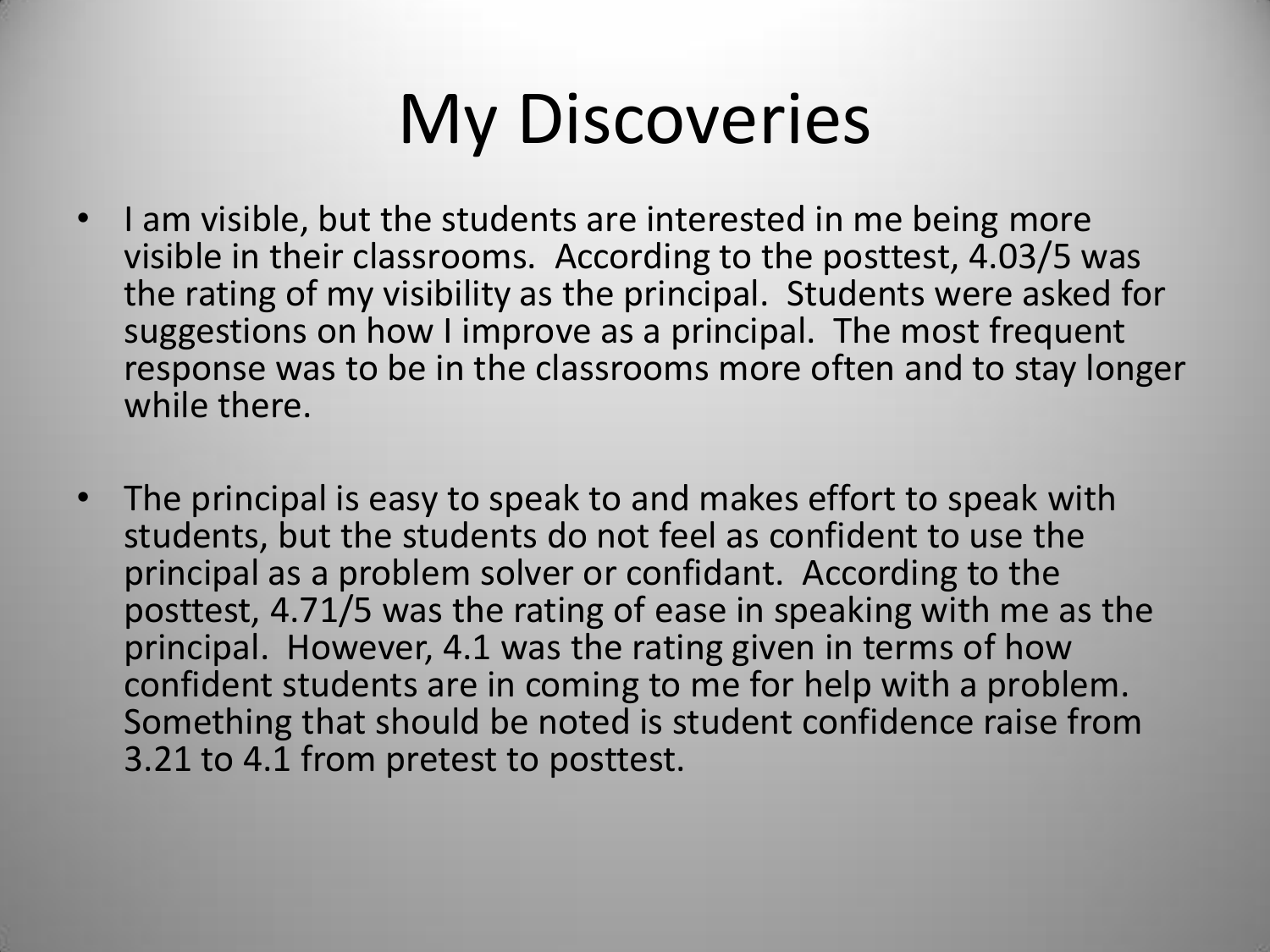### Where Am I Heading Next

- In reflecting on my school, I have learned the student body wants the principal in the classrooms more often. Students seem to be craving positive interactions with the building's leader. A large majority of my interactions with students is positive, but students want more of those interactions in the classroom. Therefore, stepping in and helping students in the academic setting is a future consideration. Two possible resulting actions are providing 30 minute blocks of time to push into classrooms and starting a program of meeting weekly with students with poor academic marks. Recently, I stepped into a 4<sup>th</sup> grade classroom and taught a math lesson on parallel lines. The group of 25 students make daily comments about the lesson when I see them throughout the building.
- Additionally, PD at my school has focused this semester on how teachers can improve their connections with students through the exploration of the book *You've Gotta Connect.* This book study will continue into first semester of 2019-20.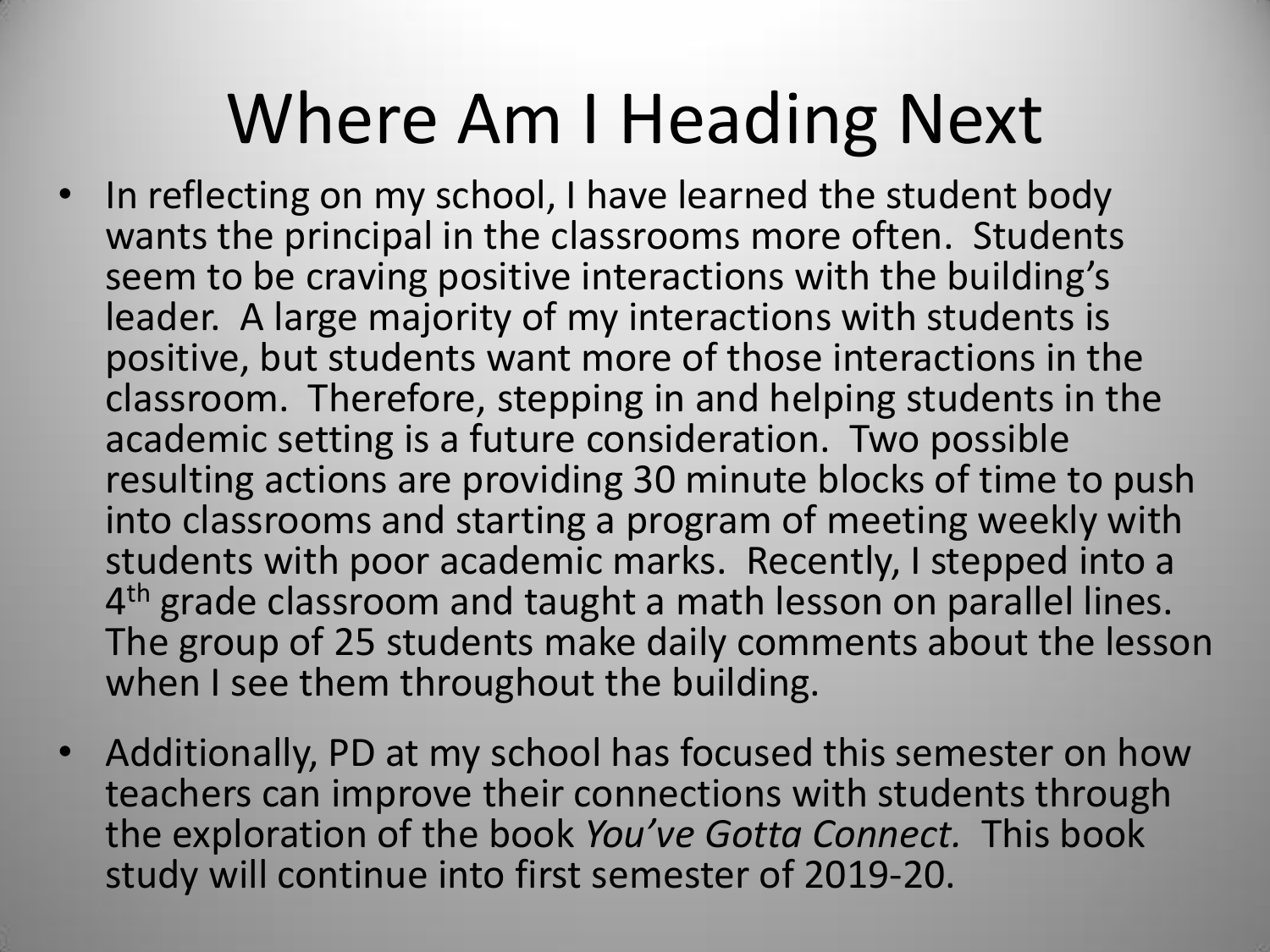# Bibliography

• Sturtevant, James. (2014). *You've Gotta Connect*. Chicago, IL: Incentive Publications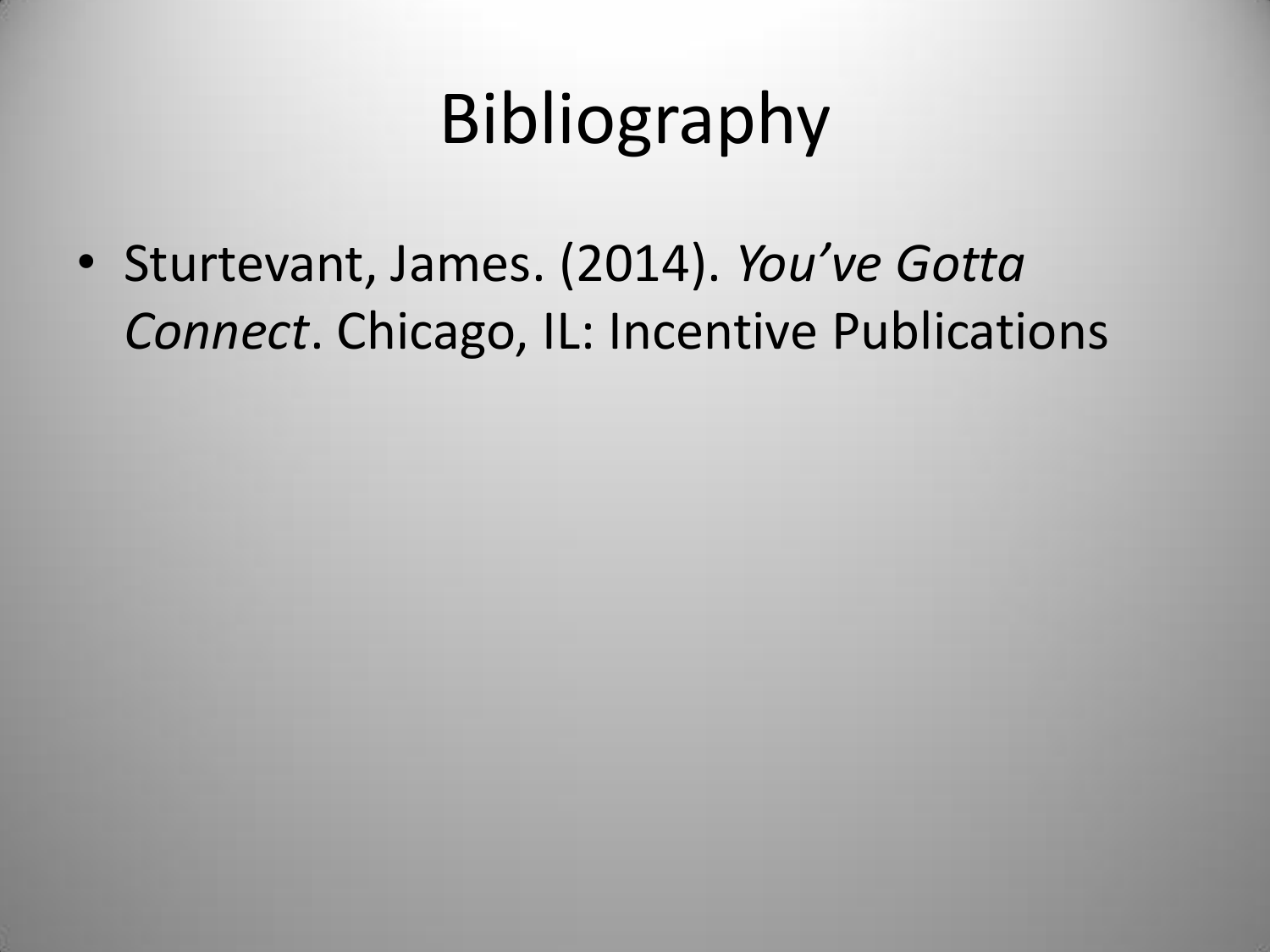

**Principal Name**: Rich Brown **School Name**: Otterbein Elementary School **Principal's Email Contact**: rbrown@benton.k12.in.us

### **Background Leading to My Inquiry**

 Over six years of leading Otterbein Elementary School, I have come to believe student achievement rises and student discipline problems decline if students feel more connected with classroom teachers and other adults in the building.

### **The Purpose of My Inquiry**

The purpose of my inquiry is to gauge my ability to connect with students and see where it can improve. This will proceed to PD for teachers to better connect with students in year two.

#### **My Wondering**

With this purpose, I wondered, how can I improve my abilities to connect with students?

### **My Actions**

At the onset of this inquiry, I had spent years trying to connect with students by delivering a birthday pencil to them on their birthday annually. I was unable to pinpoint other actions that were of regular occurrence. Therefore, I implemented more action steps. I created a last calls tool as a start. As one of the final to-do items of my day, I called a minimum of two families to share a positive about their child. The parent response was immediately positive and welcomed. One hurdle is getting the positive notes from the teachers to be able to call the parents as various levels of buy-in exist. The birthday pencils are still being delivered as a continued action step. Another action step was to be present at all lunch times for grades K-3 minimum and then extending to grades 4 – 6 when the schedule allowed.

#### **Data Collection**

A pretest survey was given to students in January. A posttest survey was conducted in March.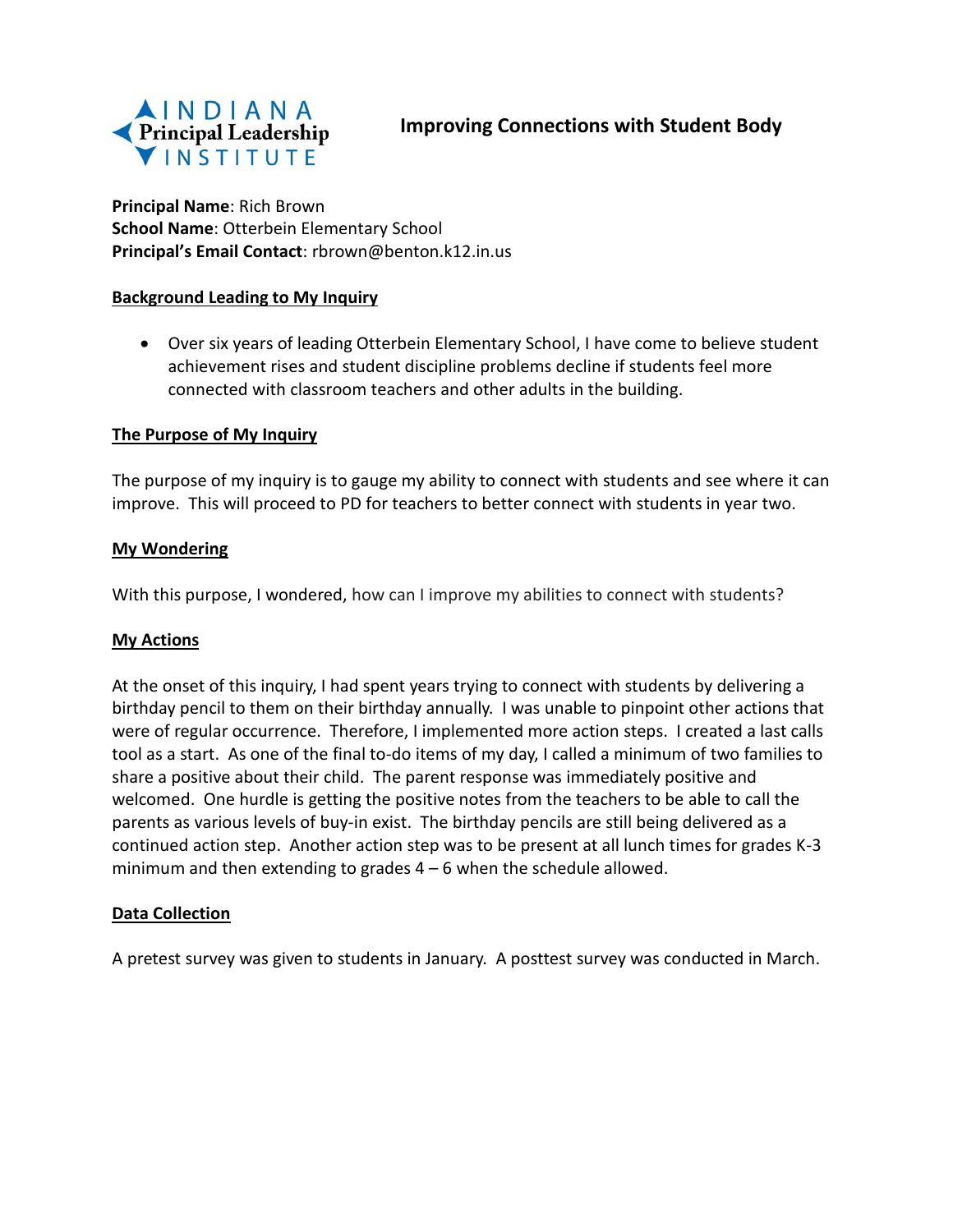#### **My Data**

The following six questions/statements were posed in a gradient scale for students in grades 1 – 6. Reponses are averaged.

- 1. On a scale of 1 to 5, do you think Mr. Brown cares about you as a person?
- 2. I feel like Mr. Brown tries to talk with the students.
- 3. Mr. Brown listens to students.
- 4. Is Mr. Brown someone you feel you could easily talk to?
- 5. If you had a problem and needed help, do you think you could go to Mr. Brown?
- 6. Mr. Brown is visible in school.

| Pretest | <b>Posttest</b> |
|---------|-----------------|
| 1. 3.79 | 1. 4.49         |
| 2. 3.57 | 2.4.02          |
| 3. 3.64 | 3.4.71          |
| 4. 3.27 | 4. 4.07         |
| 5. 3.21 | 5. 4.1          |
| 6. 3.5  | 6. 4.03         |

| $422 - 94 - 4.44$ |                |                                 | 94 total                   |                        |                                          |                   |                |                 |                    |                                          |                                                        |  |
|-------------------|----------------|---------------------------------|----------------------------|------------------------|------------------------------------------|-------------------|----------------|-----------------|--------------------|------------------------------------------|--------------------------------------------------------|--|
| U.                | Post           |                                 |                            |                        |                                          | L                 |                | Pre             |                    |                                          |                                                        |  |
| 3:                |                | $\alpha$                        | $\overline{3}$             | 4                      | 5 <sup>2</sup>                           |                   |                | $\mathcal{Z}$   | $\overline{3}$     | $4 +$                                    | 5                                                      |  |
|                   |                |                                 | <b>TTH- THE 144</b>        |                        |                                          | $\rightarrow$     | 1111           | $H + H$         | <b>BK THE TIME</b> | <b>1941-1944 7177 1944 7794-779-</b>     |                                                        |  |
| 378 - 94= 4.02    |                | $\Delta$                        | $m - m$                    |                        | 77-77-1-1-1-11-11-775                    |                   |                |                 | TH-THL             | $111 + 111$                              | TH-TH HA                                               |  |
|                   |                |                                 |                            | $111 - 122$            |                                          | $356 - 94 = 3.79$ |                | 14              | 15                 | 108                                      | 155                                                    |  |
| 311               |                |                                 | HH                         |                        | <b>HH-HH-HA TH-HILTHL TH'</b>            |                   |                |                 |                    |                                          |                                                        |  |
|                   |                | m <sub>1</sub><br>$\frac{1}{2}$ | 15                         |                        | 114 76 THE THE THE THE THE               |                   |                | <b>HILL ISE</b> | THE THE THE        |                                          | <b>THEMINK THE THE THY THE TINE</b>                    |  |
| 443 - 94 = 4.71   |                |                                 |                            |                        | THE THE THE ILL 340                      | $\alpha$          | $H$ -Hm        |                 | $114 - 114$        | THE THE                                  | 10                                                     |  |
|                   |                |                                 |                            |                        |                                          | 336-14-3.57 7     |                | 14              | 78                 | 120                                      | 116                                                    |  |
|                   |                |                                 |                            |                        |                                          |                   |                |                 |                    |                                          |                                                        |  |
| $45 - 11$         |                | ш.                              | $771 + 711 + 18$           |                        | THE THE THE THE HILL THE                 |                   |                |                 | $11 - 41 + 11$     |                                          | 1111-114-114 HAL HALTEN 214                            |  |
| $353.799 = 4.07$  | $\overline{5}$ | $\overline{u}$                  | 39                         | <b>THI-THI-</b><br>100 | <b>TITH THE THIN THE</b><br>$Tr + 11235$ | $3 -$             | HH THE         | HH RL           | <b>HILL IL</b>     | $m+10+1$ $m+10+1$                        |                                                        |  |
|                   |                |                                 |                            |                        |                                          |                   | 342:4-361      | 16              | 67                 | 104                                      | 155                                                    |  |
| <b>Aug</b>        |                |                                 |                            |                        |                                          |                   |                |                 |                    |                                          |                                                        |  |
|                   | $5.714 - 1$    | 414<br>$\frac{q}{2}$            | $m_{\rm H}$ th $m_{\rm H}$ |                        | $m + m + m + m + m + m + m +$            |                   |                |                 |                    |                                          | TITT ANK III THE THE THE THE ALL ALL THE THE THIS TITE |  |
|                   | $\iota$        |                                 | 42                         | 104                    | HIL THE I THE THE THE HILL<br>11+ 225    | 4                 | $m+700$        |                 |                    | W                                        | $744 - 31$                                             |  |
| $385 - 94 - 41$   |                |                                 |                            |                        |                                          |                   |                | 26              | 51                 | $-12$                                    | 140                                                    |  |
|                   |                |                                 |                            |                        |                                          | $307:94=3.29$ 18  |                |                 |                    |                                          |                                                        |  |
| 6:11              |                | щ                               | <b>THE HH</b>              |                        | TH-THE THE THE THE THE                   |                   |                |                 |                    |                                          |                                                        |  |
|                   |                |                                 | $TII - TIII$               |                        | THE THE HILL THE THE THE LILL            | 5                 | HH THE THE THE | $+111 + 111$    |                    |                                          | THE HE WILL THE CITY OF HE THE                         |  |
| $379594 - 468$    | $\partial$     | $\mathcal{G}$                   | 60                         | 116                    | 195                                      |                   |                | Its.            | $34 -$             | 68                                       | HH-HIL 11/                                             |  |
|                   |                |                                 |                            |                        |                                          | $302 - 94 = 3.21$ | 19             | 34              |                    |                                          | 146                                                    |  |
|                   |                |                                 |                            |                        |                                          |                   |                |                 |                    |                                          |                                                        |  |
|                   |                |                                 |                            |                        |                                          | 6                 | <b>THL III</b> |                 |                    | 7711 - 1944 1 1942 THE THE HILL TITTS 24 | THE THE THE TH                                         |  |
|                   |                |                                 |                            |                        |                                          | $304 + 94 - 3.5$  |                |                 |                    | The What Title                           | THE IL                                                 |  |
|                   |                |                                 |                            |                        |                                          |                   | 9              | 28              | -17                | 20                                       | 4c                                                     |  |
|                   |                |                                 |                            |                        |                                          |                   |                |                 |                    |                                          |                                                        |  |
|                   |                |                                 |                            |                        |                                          | ×                 |                |                 |                    |                                          |                                                        |  |
|                   |                |                                 |                            |                        |                                          |                   |                |                 |                    |                                          |                                                        |  |